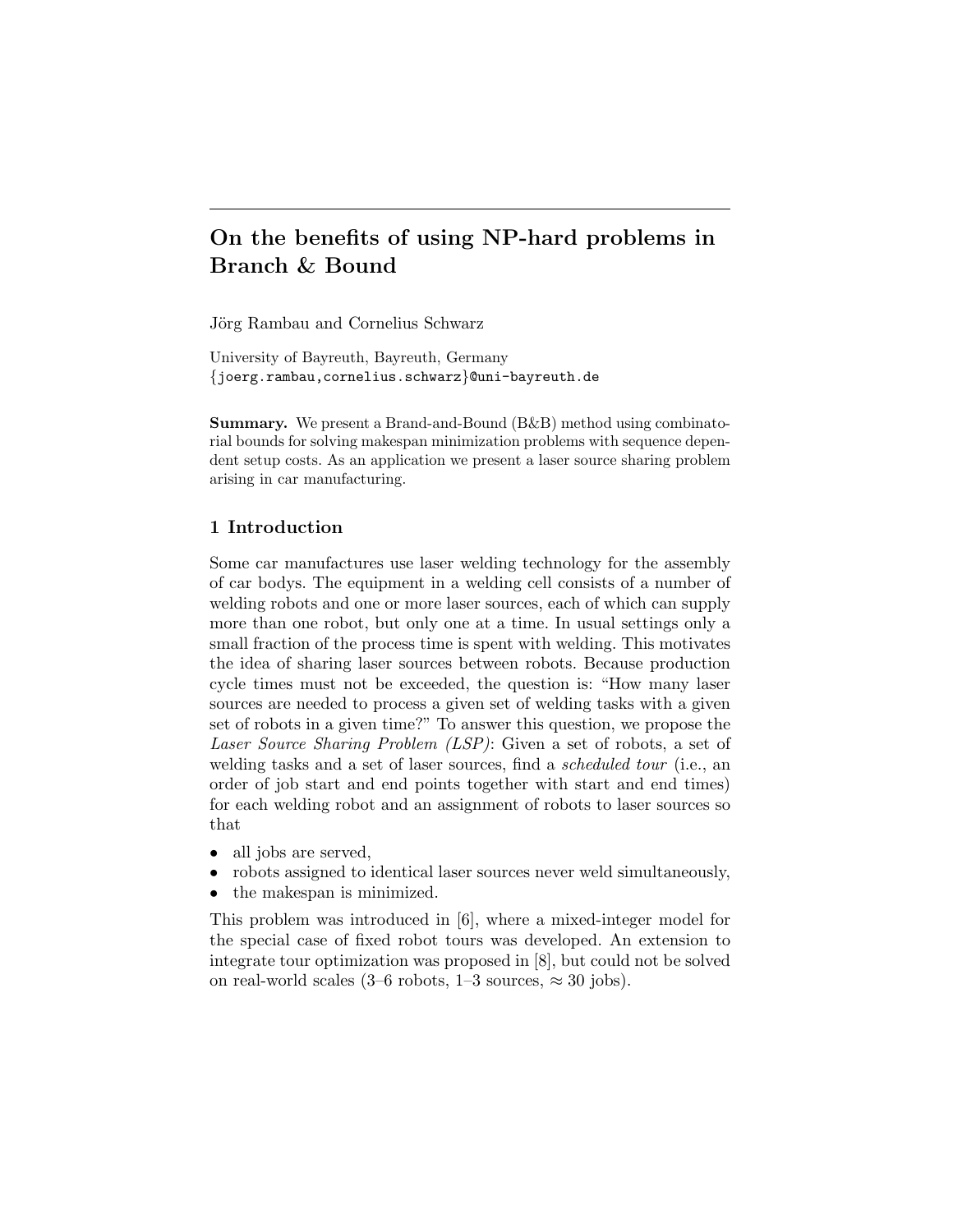When we drop the resource sharing constraint, we obtain a *vehicle* routing problem (VRP) with makespan minimization. Classical exact approaches to solve large VRPs use column generation in mixed-integer models, see [4] or [7]. However: The makespan objective yields large integrality gaps in the Master Problem, and – because of few servers for many jobs – the columns are dense.

We propose a combinatorial B&B algorithm based on partial schedules. Such algorithms are common in project scheduling, and a key problem is to find good lower bounds. Most lower bound constructions in project scheduling are based on precedence constraints, for instance critical paths calculations, see [2] or [3]. Since our problem does not contain precedence constraints, we follow a different method.

Our contribution is a new B&B algorithm that solves NP-hard sub-TSPs, which provide much better bounds than LP relaxations of common mixed-integer models. This is the first algorithm that can solve industrial-scale LSP-instances to proven optimality. Since estimating real robot driving times is a non trivial practical problem, all computations had to be done with artificial data, generated from real-world welding plans, though. We are currently working on providing more realistic data using KuKa SimPro. Moreover, collision avoidance is not yet part of the algorithm but can and will be integrated later.

We believe that bounds from the solutions of NP-hard subproblems may also be helpful for other makespan minimization problems.

### 2 Problem definition

Let R be a set of robots,  $J$  a set of jobs and  $L$  a set of laser sources. Each robot  $r \in R$  has a nullposition  $o_r$ , where the tour has to start and to end. Each job  $j \in J$  has two end positions  $j_a, j_b$ . If the service of a job starts at  $j_a$  it has to finish at  $j_b$ , and vice versa. Let  $p_j$  be the processing time of Job  $j \in J$ . We denote the driving time of Robot r from Positions  $q_i$  to  $q_j$  by  $\delta_r(q_i, q_j)$ . We also introduce a latency  $\delta_l$  for laser sources. When l switches robots then there is a delay of  $\delta_l$ .

The task is to assign each  $j \in J$  to a robot  $r \in R$ , each robot  $r \in R$ to a laser source  $l \in L$ , and to create a scheduled tour for every robot through all assigned jobs so that

- each job is assigned to exactly one robot,
- each robot is assigned to exactly one laser source,
- jobs assigned to robots sharing a laser source do not overlap in time.

<sup>2</sup> Jörg Rambau and Cornelius Schwarz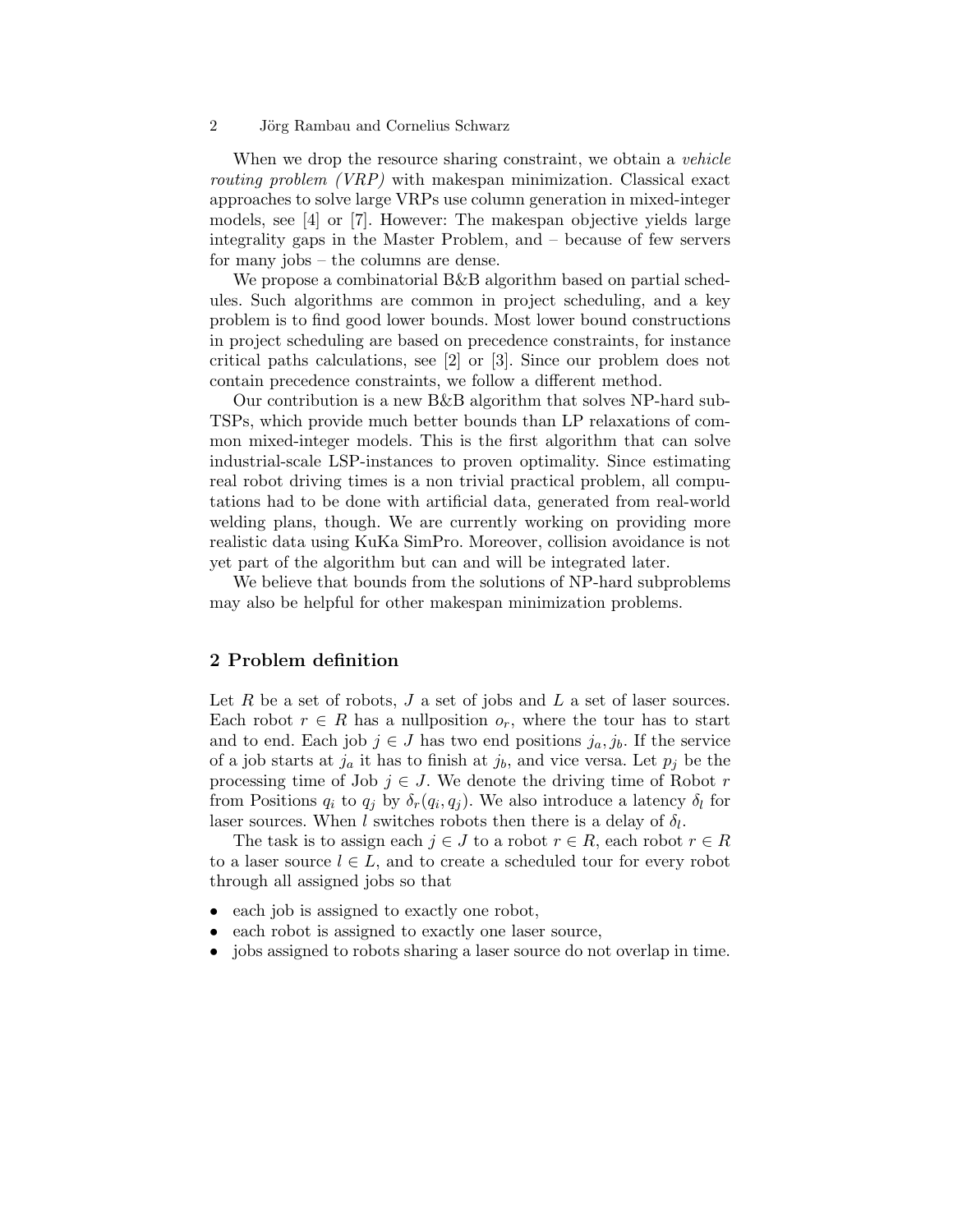The cost of a scheduled tour is the time length, i.e., the time when the robot finishes its tour at  $o_r$ . The goal is to minimize the makespan, which is the maximum over the tour costs. If we restrict to one robot (the 1-server problem) and set for all jobs  $j_a = j_b, p_j = 0$  we get a TSP, which is NP-hard. Thus, the laser sharing problem is also NP-hard.

The LSP can be interpreted as a *vehicle routing problem*, where vehicles correspond to robots. The task is to find a route for every vehicle with minimum makespan subject to the resource constraints. From a scheduling point of view we can interpret the robots as machines, resulting in a parallel-machine scheduling problem with sequence dependent setup costs. The laser sources are resources with the condition that each machine can only use a unique resource.

### 3 The algorithm

We already showed that the TSP is a special case of our problem. Since TSPs of the usual scale of the LSP (around 30 jobs) are relatively easy to solve nowadays, we can use TSPs as relaxations. In the next section we will see that this yields better and faster bounds than LP relaxations of mixed-integer-models of the LSP.

Assume that an assignment  $\mathcal{J}: R \to 2^J$  of robots to jobs and an assignment  $\mathcal{L}: R \to L$  of laser sources to robots are fixed. The resulting problem is called  $LSP(\mathcal{J}, \mathcal{L})$ . If resource constraints are neglected, then we can solve the 1-server problems separately by auxiliary TSPs, see [5]. The duration (in the LSP) of any tour t will be denoted by  $\ell(t)$ . The set of jobs served in Tour t is denoted by  $J(t)$ .

 $LSP(\mathcal{J},\mathcal{L})$  can now be solved as follows: Assume that for each robot r we are given a partial scheduled tour  $t_r$  ending in  $q_r$  with duration  $\ell(t_r)$ . Then no scheduled tour starting with  $t_r$  visiting all jobs in  $\mathcal{J}(r)$ can finish earlier than the concatenation of  $t_r$  and an optimal TSP tour  $t_r^{\text{ISP}}(K_r, q_r)$  starting at  $q_r$ , visiting all jobs in  $K_{t_r} := \mathcal{J}(r) \setminus J(t_r)$ , and ending at  $o_r$ . Thus, a lower bound of  $LSP(\mathcal{J},\mathcal{L})$  with given scheduled prefix tours  $(t_r)_{r \in R}$  is given by  $\max_{r \in R} (\ell(t_r) + \ell(t_r^{\text{ISP}}(K_{t_r}, q_r)))$ . Now we can solve LSP( $\mathcal{J}, \mathcal{L}$ ) using B&B with a node for each  $(t_r)_{r \in R}$  and child nodes corresponding to all single-job extensions of a single  $t_r$ .

We summarize the algorithm for  $LSP(\mathcal{J}, \mathcal{L})$ : For  $r \in R$ , a set of jobs K, and a start position q we denote by  $TSP_r(K,q)$  a call to an exact TSP oracle solving the 1-server problem of Robot  $r$  starting at Position q, processing all jobs in K, and ending at  $o_r$ . The set  $T^{TSP}$  :=  $\{t_r^{\text{TSP}} \mid r \in R\}$  stores the solutions of the 1-server problems. Similarly,  $T := (t_r)_{r \in R}$  keeps a partial scheduled tour  $t_r$  for every robot. We write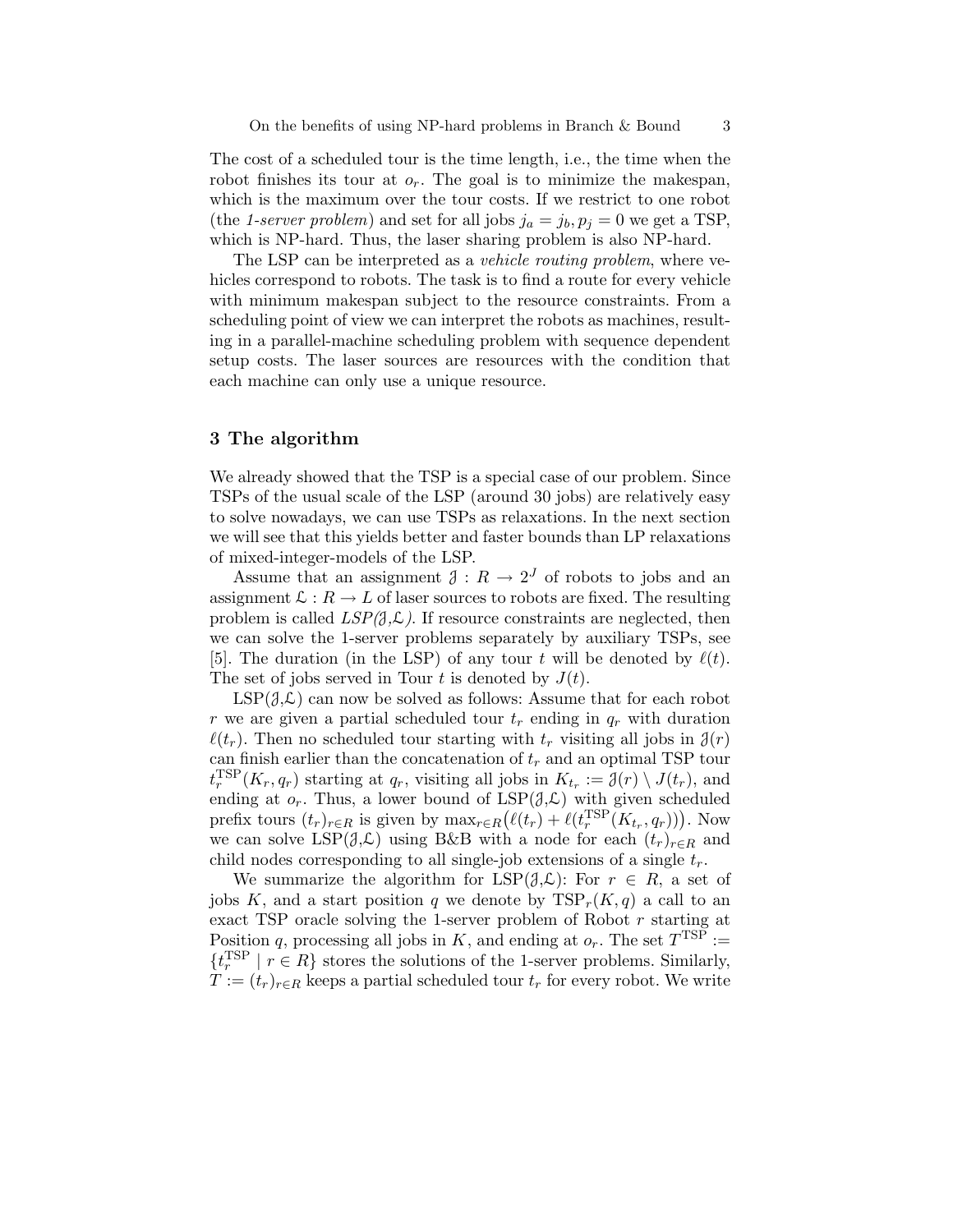4 Jörg Rambau and Cornelius Schwarz

 $\mu$  for the best upper bound and  $\lambda$  for the lower bound of the current node:

Algorithm 1 (Combinatorial Branch-and-Bound for  $LSP(\partial,\mathcal{L})$ ) INPUT: Data of  $LSP(\mathcal{R}, \mathcal{L})$ 

OUTPUT: A set  $T_{\text{OPT}}$  with optimal scheduled tours  $\{t_r\}_{r\in R}$ .

1. initialize:  $t_r := ()$  for all  $r \in R$ 2. set  $\mu:=\infty$ ,  $T_{\mathrm{OPT}}:=T:=\big(()\big)_{r\in R}$  // empty tours 3.  $CBB(T)$ 4. return  $T_{\text{OPT}}$ Procedure CBB(T) for  $T = (t_r)_{r \in R}$ : 1. for all  $r \in R$ , set  $q_r$  to the last position of  $t_r$  or  $o_r$  if  $t_r = ()$  and set  $t_r^{\text{TSP}} := \text{TSP}_r(\mathcal{J}(r) \setminus J(t_r), q_r)$ 2. set  $\lambda := \max_{r \in R} (\ell(t_r) + \ell(t_r^{\text{TSP}}))$ // length of partial scheduled tour  $t_r$  completed with  $t_r^{\rm TSP}$ 3. if  $\lambda > \mu$  return // pruning 4. if  $J(t_r) = \mathcal{J}(r)$  // all jobs are scheduled a) complete the tours, i.e., append  $o_r$  to  $t_r \forall r \in R$ b) set  $\mu_{\text{new}} := \max_{r \in R} \ell(t_r)$  // makespan of current solution c) if  $\mu_{\text{new}} < \mu$ , set  $T_{\text{OPT}} := T$ ,  $\mu := \mu_{\text{new}}$  // new best solution d) return 5. for all  $r \in R$ ,  $j \in \mathcal{J}(r) \setminus J(t_r)$ ,  $(q_{\text{start}}, q_{\text{end}}) \in \{(j_a, j_b), (j_b, j_a)\}\$ // run through all not yet scheduled jobs a) append  $(q_{\text{start}}, q_{\text{end}})$  to  $t_r$ // Job  $j$  will be welded next from  $q_{\text{start}}$  to  $q_{\text{end}}$ b) set the start time of  $j$  to  $\max\{\ell(t_r) + \delta_r(q_r, q_{\text{start}}), \max_{s \in \mathbb{R}\setminus r}\}$  $\mathcal{L}(s) = \mathcal{L}(r)$  $\ell(t_s) + \delta_{\mathcal{L}(s)}\}$ 

// earliest time so that r can reach the job // and so that the laser source is available again c)  $CBB(T)$ d) remove j from  $t_r$ 

Remark 1 At any time, we can pipe the tour information given by the TSP call into a scheduling heuristic for fixed tours, e.g., [6], which gives us a feasible solution for the LSP. This primal information is not available from LP-relaxations.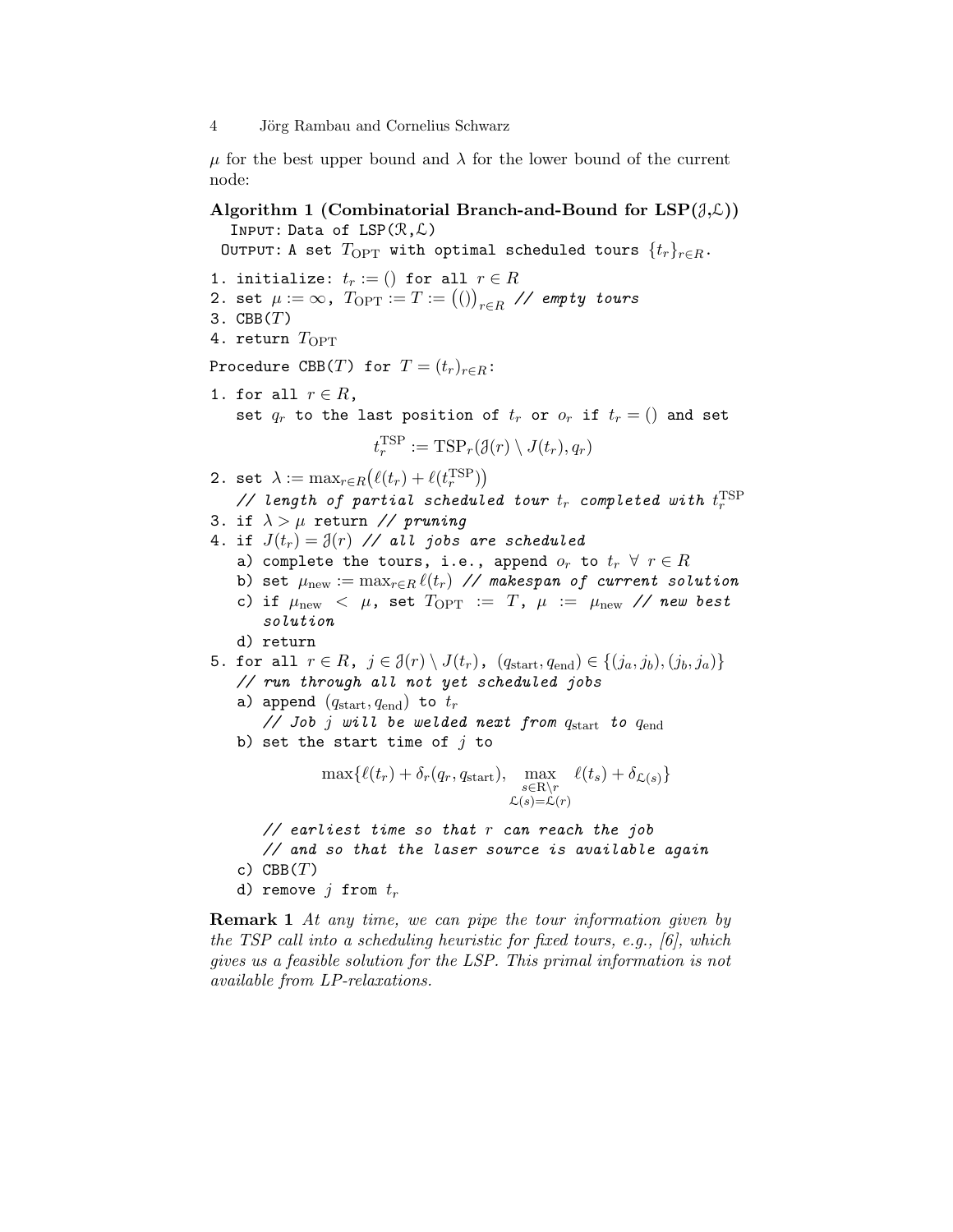If the assignments  $\beta$  and  $\beta$  are prescribed, then we end up in a cluster-first-schedule-second approach, which yields an optimal solution whenever we guess the "right" assignments. Since  $|R|$  and  $|L|$  are small, we can enumerate all  $\mathcal{L}$ s. The number of potential job-robot assignments, however, is too big for a naive enumeration. However, we can reduce this big set to a small set of candidates without missing an optimal assignment. To this end, we branch over partial job-server assignments. Whenever we reach a leaf, we run an heuristic scheduling algorithm to generate a feasible solution using only one laser source. The value of this solution provides an upper bound for LSP. The lower bounds in the nodes are obtained by solving the 1-server TSPs for the partially assigned jobs. Every leaf with a lower bound not worse than the best global upper bound is a candidate. Finally, the LSP can now be solved exactly by solving the  $LSP(\mathcal{J},\mathcal{L})$  for all candidate assignments.

#### 4 Computational Results

We now compare the lower bounds to the LP relaxations of two mixedinteger-models. The first one is an improved version of [8] which uses linear ordering variables and many big-M constraints. Since good LPbounds in scheduling often come from time indexed variables we also compare to a model based on a time expanded networks.

Our test instances consist of randomly selected jobs of a real welding plan from a car manufacturer with three robots. Unfortunately, it is a non trivial practical problem to get real robot driving times. We used Euclidean distances on the 2D projection of the welding points as an approximation. The comparison was done on a Intel Core 2 Duo processor with 3 Ghz and 4 GB memory running Ubuntu Linux 8.04 in 64 bit mode. For the LP relaxations we used Ilog Cplex 11.1 (barrier for time discrete networks and dual simplex for linear orderings). The TSP relaxations were solved by concorde [1].

In the following table the lower bounds from various root relaxations for typical instances of  $LSP(\mathcal{L}, \mathcal{J})$  with given optimal assignments are listed. The respective optima were calculated by our method. For nonoptimal assignments, LP-relaxations are no better.

| problem             | lin. ordering |      | time-exp. netw. |       | <b>TSP</b>    |      |         |
|---------------------|---------------|------|-----------------|-------|---------------|------|---------|
|                     | $cpu/s$ value |      | cpu/s           | value | $cpu/s$ value |      | optimum |
| 10 <sub>i</sub> obs | 0.08          | 24.7 | 24.5            | 24.7  | 0.02          | 24.7 | 24.7    |
| 16jobs              | 0.02          | 18.0 | 200.0           | 17.1  | 0.02          | 20.3 | 20.3    |
| 18 <sub>i</sub> obs | 0.09          | 20.0 | 282.8           | 19.1  | 0.02          | 22.7 | 22.8    |
| 20 <sub>i</sub> obs | 0.03          | 20.0 | 463.3           | 19.1  | 0.02          | 23.0 | 23.0    |
| 34jobs              | 0.11          | 24.7 | 2605.9          | 31.4  | 0.07          | 31.4 | 31.4    |